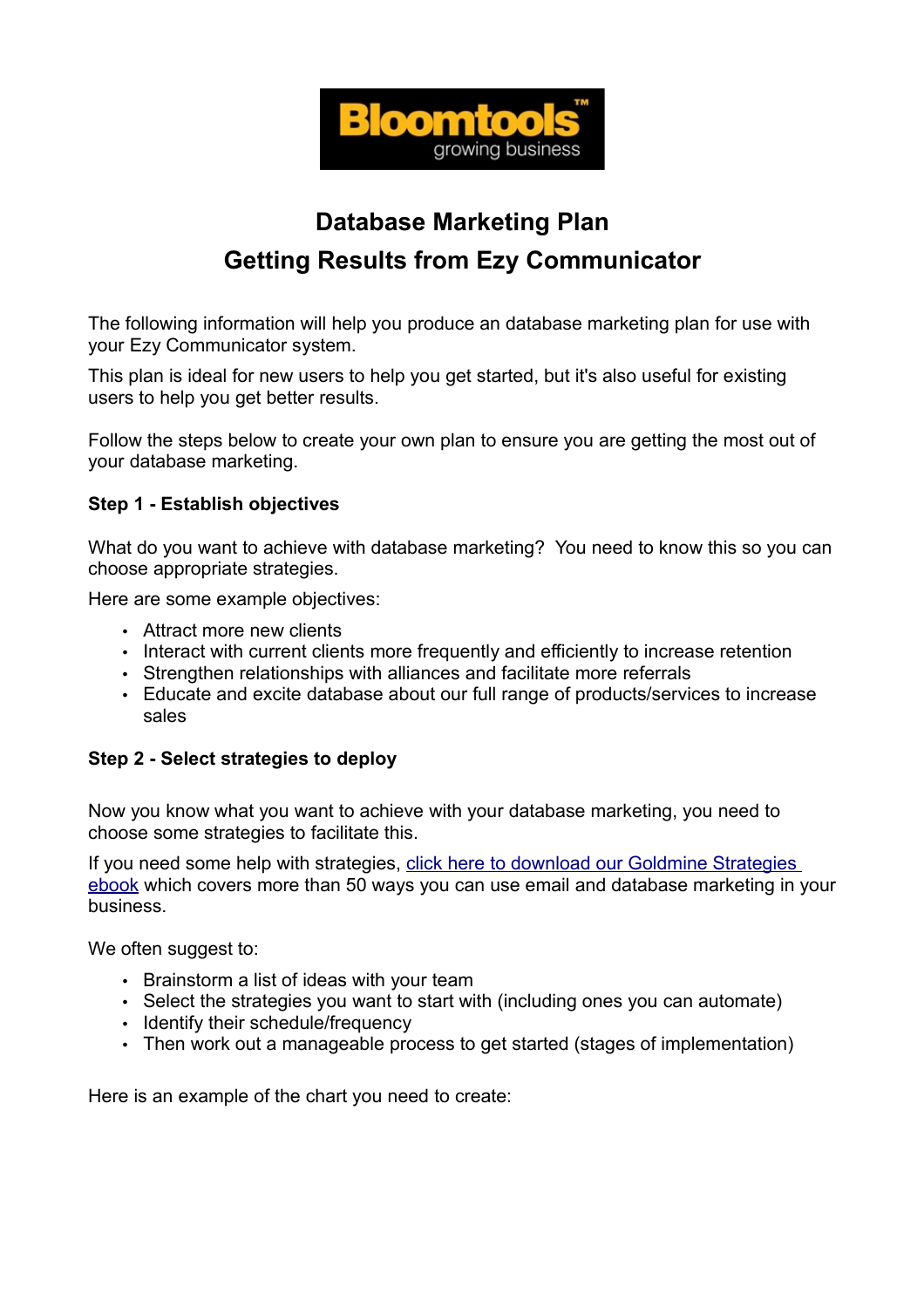| <b>Strategy</b>                                                 | <b>Objective</b>                                                                                                                                                          | <b>Target</b>         | When                                                                                                          | Who          |
|-----------------------------------------------------------------|---------------------------------------------------------------------------------------------------------------------------------------------------------------------------|-----------------------|---------------------------------------------------------------------------------------------------------------|--------------|
| General newsletter                                              | Add value to our<br>relationships; generate an<br>interest in our full range of<br>products/services; be seen<br>as the expert in industry                                | Clients/<br>prospects | Monthly                                                                                                       | Joe          |
| Welcome emails<br>(automated)                                   | Add value to the experience<br>of a new client; give them a<br>constant flow of information<br>that will benefit them; make<br>them feel that they are<br>important to us | New clients           | Weekly for<br>their first 6<br>months<br>(starts when<br>they are<br>added to<br>client group<br>in database) | Suzie        |
| Birthday cards<br>(automated)                                   | Make them feel special; add<br>value with a voucher from our<br>alliance                                                                                                  | <b>Clients</b>        | Annual                                                                                                        | Joe          |
| Quarterly<br>workshops                                          | Education; promote other<br>services; attract new clients;<br>manage full process online to<br>leverage time                                                              | Clients/<br>prospects | Quarterly                                                                                                     | <b>Nicky</b> |
| Sales/promotions<br>(2 x seasonal and 2)<br>x referral)         | Attract new clients; add value<br>for existing clients; get more<br>sales                                                                                                 | All                   | Quarterly                                                                                                     | Joe          |
| Feedback survey<br>(1x new clients and<br>1 x existing clients) | Evaluate performance<br>against our KPIs (Key<br>Performance Indicators);<br>identify key areas to improve<br>on; show clients we value<br>their opinions                 | <b>Clients</b>        | 6 montly for<br>existing<br>clients, 3<br>months after<br>first<br>purchase for<br>new clients                | <b>Nicky</b> |
| Marketing survey                                                | Test out and introduce new<br>products/services                                                                                                                           | All                   | 6 mnthly                                                                                                      | <b>Nicky</b> |